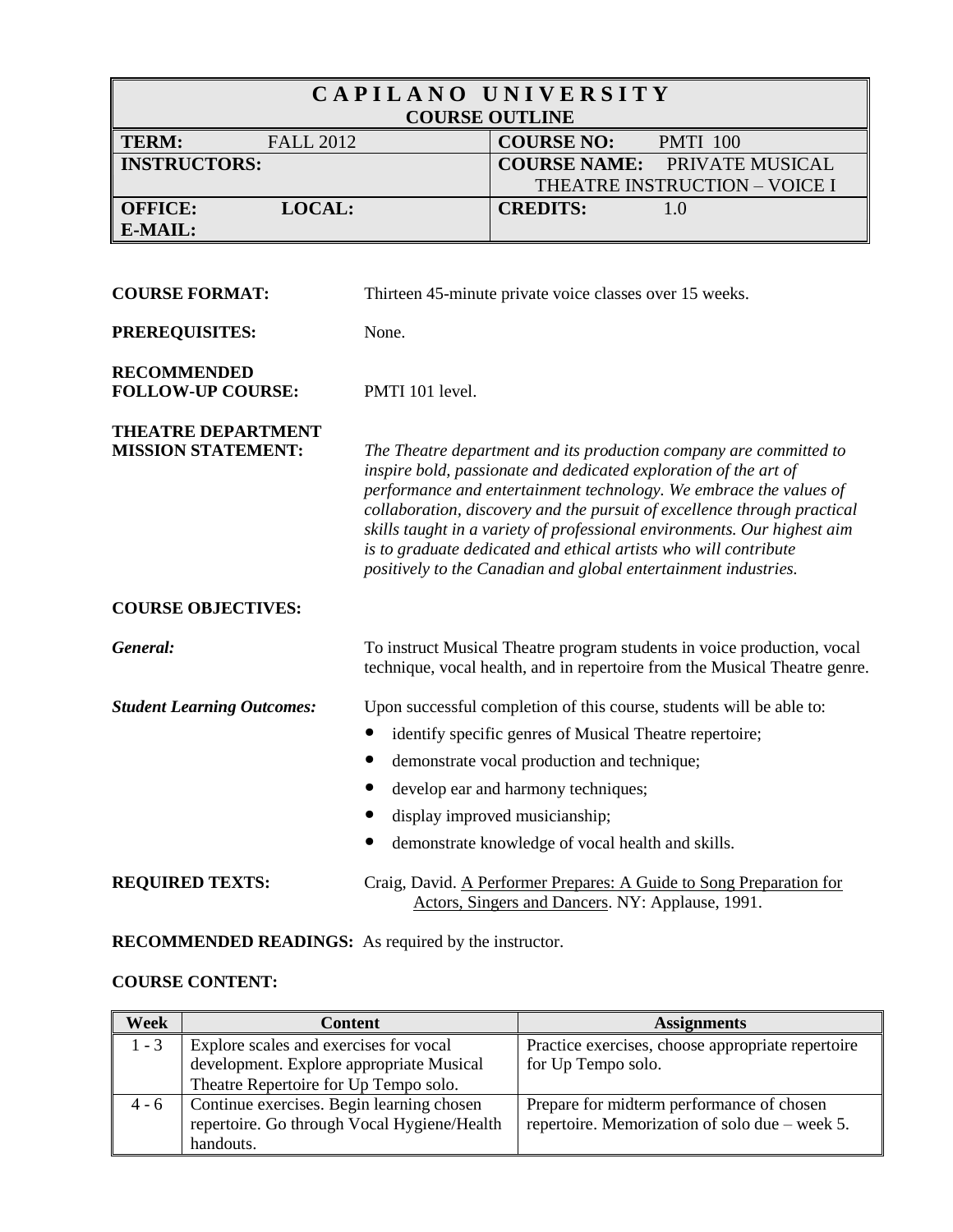| <b>Week</b> | <b>Content</b>                                | <b>Assignments</b>                               |
|-------------|-----------------------------------------------|--------------------------------------------------|
| $7 - 9$     | Master Class - perform solo. Explore          | Prepare for midterm show. Choose appropriate     |
|             | appropriate Ballad repertoire. Continue       | Ballad repertoire.                               |
|             | exercises/vocal skills.                       |                                                  |
| $10 - 12$   | Begin memorization of Ballad repertoire.      | Prepare for term end performance of Ballad Solo. |
|             | Continue exercises - scales and technique.    | Memorization due: week 11.                       |
| $13 - 15$   | Master Class – perform solo from the Ballad   | Complete audition portfolio due $-$ week 13.     |
|             | genre. Audition Portfolio should be complete. | Continue preparation for term end performance.   |
|             |                                               | Due week 13. Written personal evaluation and     |
|             |                                               | improvement.                                     |

#### **EVALUATION PROFILE:**

| Repertoire – Memorization of 2 Solo songs (15% each)  30% |
|-----------------------------------------------------------|

#### **GRADING PROFILE:**

| $A+ = 95-100%$  | $B+=80-84\%$           | $C_{\pm} = 65 - 69\%$ | $D = 50 - 54\%$ |
|-----------------|------------------------|-----------------------|-----------------|
| $A = 90 - 94\%$ | $= 75 - 79\%$          | $C = 60-64\%$         | $F = 0.49\%$    |
| $A- = 85-89%$   | $B - \equiv 70 - 74\%$ | $C_{-}$ = 55-59%      |                 |

- **ASSIGNMENTS:** 1. **Repertoire**. Students will prepare a minimum of two solo songs throughout the term. These solos will be chosen with the PMTI Instructor with the student's vocal type, ability and range in mind. One song from each genre will be memorized and prepared for performance in Master Class. There will be performances of these songs at the midterm and term end shows for the public.
	- 2. **Vocal Health and Hygiene** will be discussed with each student. Diagrams and handouts will be distributed. Various exercises that address the voice type and challenges students face, will be demonstrated to help improve vocal technique and skill.
	- 3. **Audition Portfolio**. Each student will create an audition portfolio of the genres learned this term. Students are also encouraged to include additional repertoire from each genre.
	- 4. **Personal Evaluation & Improvement.** Students must do a written evaluation of their current strengths and weaknesses including a) specific improvements made through term; b) future short and long term goals; c) significant discoveries and outcomes.
	- 5. **Professional Behaviour**. Students must demonstrate professional behaviour as outlined in the Theatre Department *Standards for Professional Behaviour.* Students will receive a mid-term progress report. In addition to forming part of the grade for this course, the end-of-term Professional Behaviour Reports are reviewed by Theatre Department audition committees.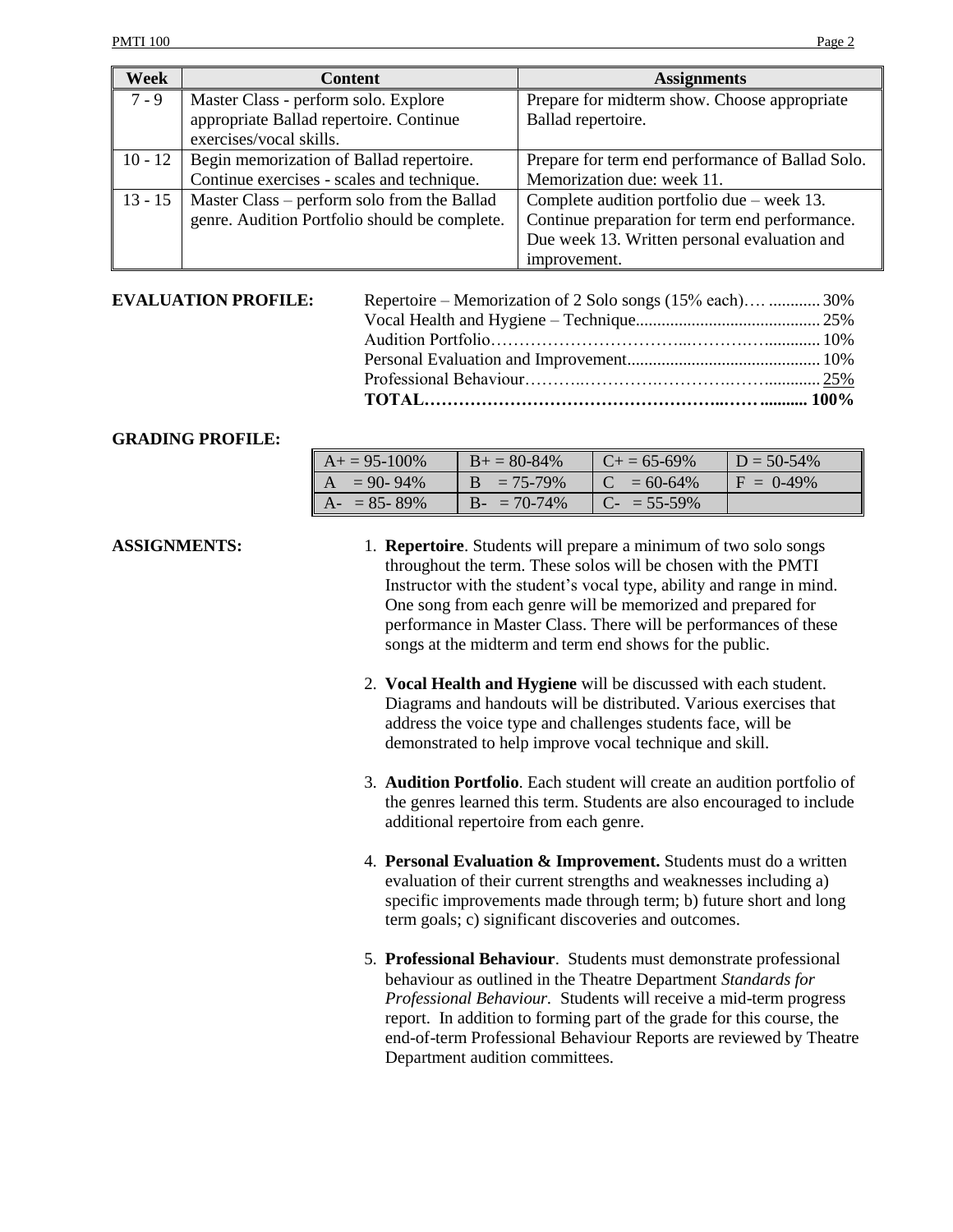## **OPERATIONAL DETAILS:**

| <b>University Policies:</b>       | Capilano University has policies on Academic Appeals (including<br>appeal of final grade), Student Conduct, Cheating and Plagiarism,<br>Academic Probation and other educational issues. These and other<br>policies are available on the University website.                                                                                                                                                                                                                                                                                                                                                                                   |
|-----------------------------------|-------------------------------------------------------------------------------------------------------------------------------------------------------------------------------------------------------------------------------------------------------------------------------------------------------------------------------------------------------------------------------------------------------------------------------------------------------------------------------------------------------------------------------------------------------------------------------------------------------------------------------------------------|
| Attendance:                       | Students are expected to be on time for classes, and to attend all classes<br>and rehearsals. Attendance is essential for successful completion of the<br>course. Students who miss more than 10% of classes will not receive<br>credit for the course. Students are responsible for all material covered<br>in class, even if absent, including announcements and day-to-day<br>assignments.                                                                                                                                                                                                                                                   |
| <b>Class Participation:</b>       | Students must come prepared to contribute to all activities in a positive<br>focused manner.                                                                                                                                                                                                                                                                                                                                                                                                                                                                                                                                                    |
| <b>Outside Productions:</b>       | Involvement in outside productions during the term affects a student's<br>level of commitment and the quality of program work. The quality, and<br>pedagogy of outside productions cannot be guaranteed and may be<br>detrimental to the progress of the student. For these reasons, the Theatre<br>Department will not permit students to be involved with productions,<br>which are not officially part of the program. At the discretion of the<br>Theatre faculty, students who engage in outside productions will receive<br>0 for Professional Behaviour for one or more of their studio courses or<br>may be asked to leave the program. |
| <b>Missed Exams and Projects:</b> | Missed exams and project presentations cannot be made up except in the<br>case of serious illness or accident. An official letter from a doctor must<br>accompany any request.                                                                                                                                                                                                                                                                                                                                                                                                                                                                  |
| Late Assignments:                 | Late assignments will be reduced half a letter grade (e.g., $B+$ to $B$ : $B-$ to<br>$C+$ ) per day and will not be accepted after 10 days. Revisions are<br>allowed at the instructor's discretion. Normally, late performance and<br>class presentations will not be accepted.                                                                                                                                                                                                                                                                                                                                                                |
| <b>Cheating/Plagiarism:</b>       | Please see University calendar for policy, and Writing Centre for<br>information on what plagiarism is and how to incorporate source<br>materials into written assignments.                                                                                                                                                                                                                                                                                                                                                                                                                                                                     |
| <b>Incomplete Grades:</b>         | An "I" grade will be given at the discretion of the instructor only if the<br>student has a reasonable chance of completing the required assignments<br>by the date agreed upon as an extension. Normally, performance and<br>class presentations will not be considered for the "I" grade.                                                                                                                                                                                                                                                                                                                                                     |
| <b>English Usage:</b>             | Students are expected to write clear sentences, organized and developed<br>paragraphs and essays (where assigned), which conform to the MLA<br>(Modern Language Association) style. Please see the Writing Centre<br>for help with writing questions and problems.                                                                                                                                                                                                                                                                                                                                                                              |
| Course Website:                   | When the instructor uses a course website, students are expected to<br>write in a respectful manner online. Inappropriate online writing will<br>result in being blocked from the website. Only registered students may<br>participate on a course website. Students may not give their password<br>to another person and no other person may represent the student online.                                                                                                                                                                                                                                                                     |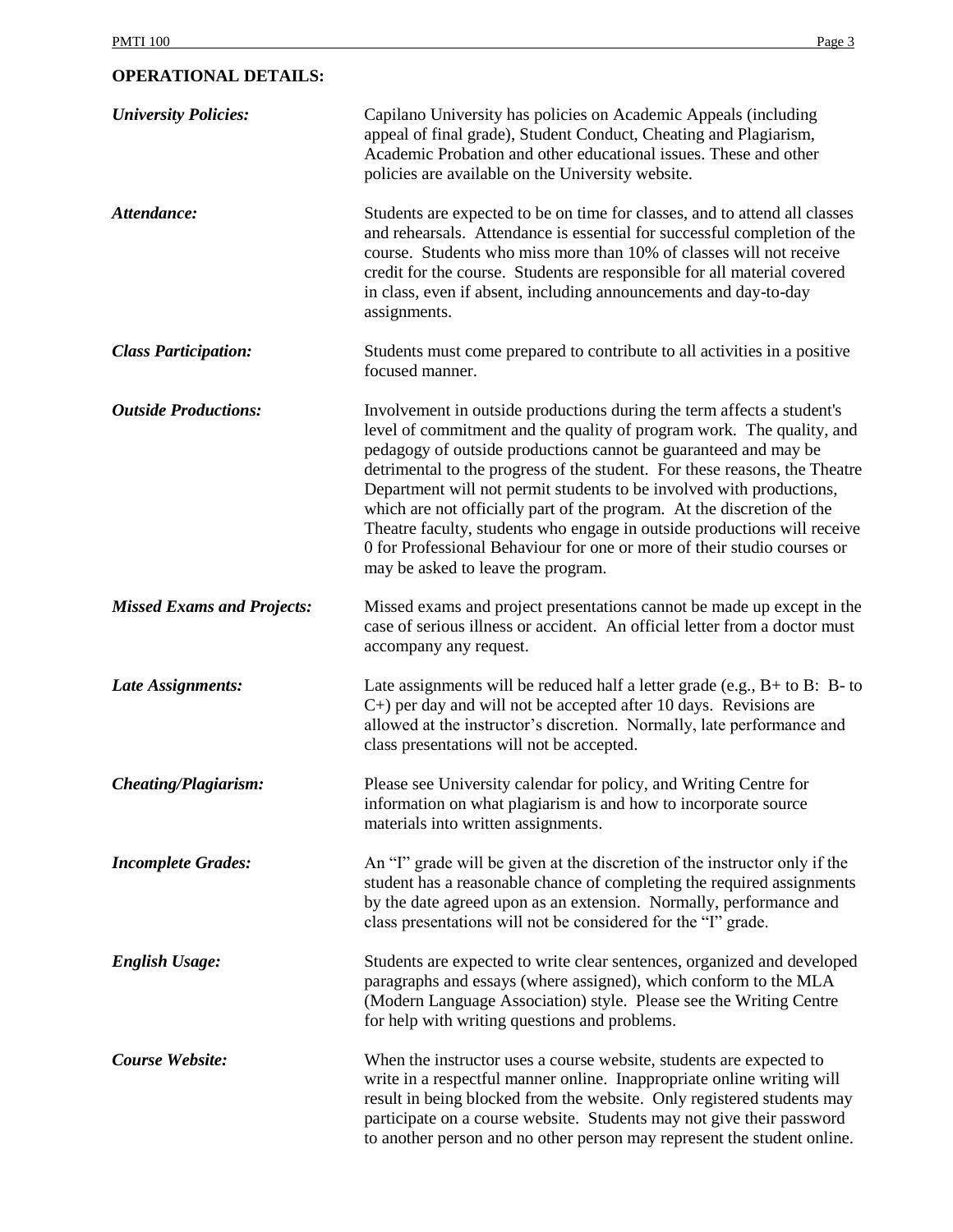*Audits:* Audit students must have the same prerequisites as other students and may be registered if there is space available. All of the participation work and all other assignments agreed upon by the student and the instructor must be completed to receive the audit grade. *Studio/Shop Discipline:* The behaviour that is expected by the department is described in the Theatre Department *Standards for Professional Behaviour* and forms part of the grade for this course. See the attached document. Students must arrive on time prepared to work. This means students must have assigned work prepared, have necessary materials, and must be dressed appropriately for studio/shop work. Students who are dressed incorrectly will be asked to change. *acting classes:* clothing that makes the body neutral; dark-coloured or grey stretchy pants, and dark or grey non-logo t-shirts or sweatshirts. Clothing must cover the entire body. *movement, voice, and dance classes:* dance wear *all studio classes:* footwear is dance or rehearsal shoes *not allowed in studio courses:*jeans, skirts, revealing clothing, outdoor footwear, and jewelry (unless part of a required costume)  $\bullet$ *tech classes:*work clothes that can be covered with dirt, dust or paint; sturdy shoes; work gloves. *Food and Beverages:* Not allowed on stage, in the rehearsal hall or studio. Water bottles are permitted. Occasionally, with permission of a stage manager, other beverages in closed containers may be allowed in rehearsals. These spaces are not to be used as lunchrooms.

Disruptive students will be asked to leave the class.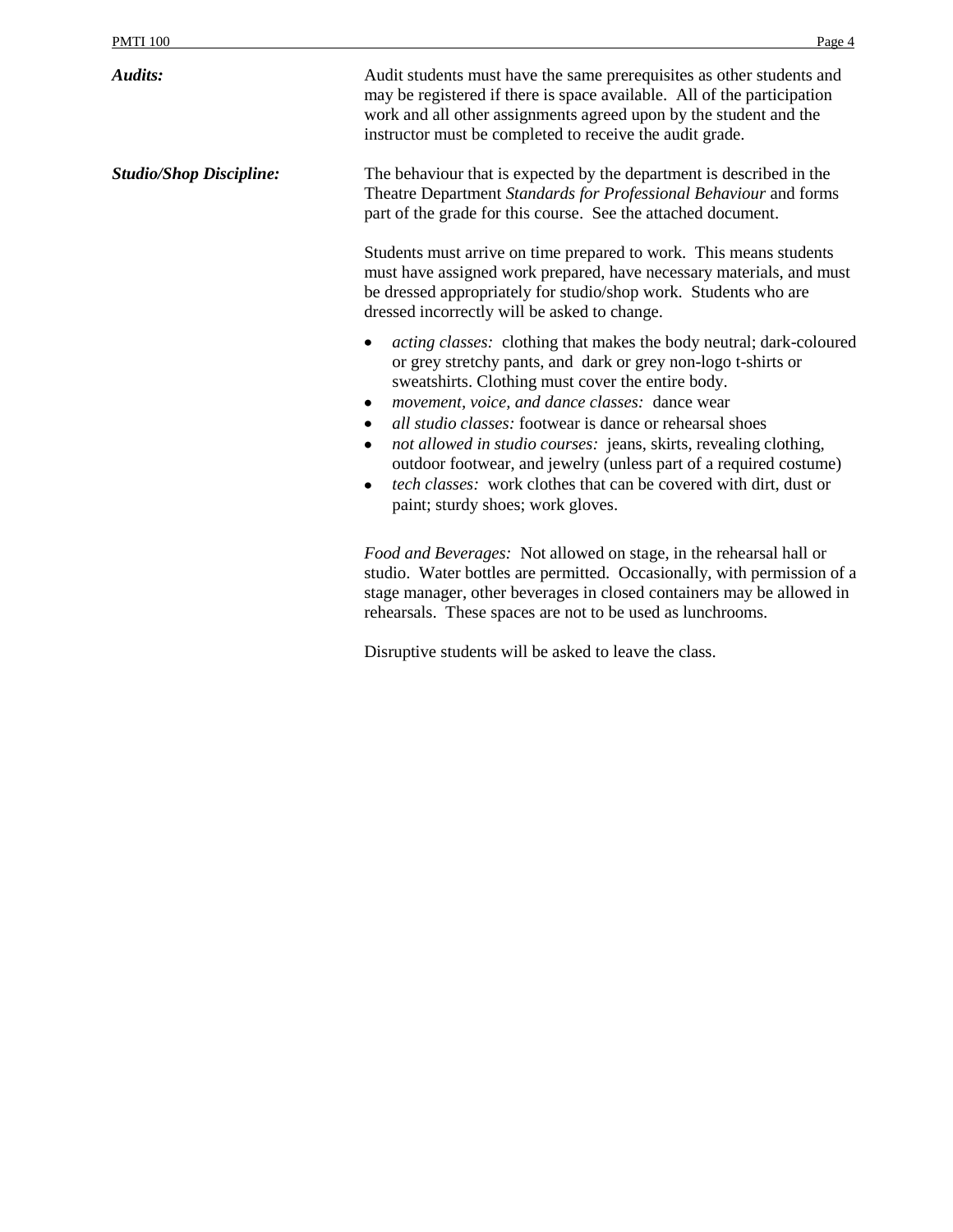# **Theatre Department** *Standards for Professional Behaviour*

Professional behaviour is essential in employment situations in professional theatre, film, and television. Professional behaviour, combined with professional craft skills are the essential components that casting directors, directors, and producers consider when deciding to cast an actor. Acknowledging this, the Theatre Department fosters professional behaviour by evaluating each student according to these standards.

In classes where professional behaviour forms part of the mark, students will be given interim reports in order to adjust behaviour that needs improvement. Students should be aware that directors consider the actor's professional behaviour reputation when casting. These standards indicate the behaviour that is expected in class, in rehearsal and performance situations, and in all interactions in the Theatre Department environment.

The desired behaviours are described below as "outcomes" which are followed by a list of criteria against which the student's behaviour will be measured.

## **1. Outcome: Creative Integrity**

## **Measurement Criteria: The student demonstrates**

- exploration by showing a willingness to do exercises or take direction designed to increase  $\bullet$ the boundaries of known skills.
- commitment by participating in rigorous rehearsal and performance activities without  $\bullet$ sacrificing class and studio work.
- self-motivation by integrating and applying knowledge from all disciplines studied to the  $\bullet$ tasks at hand (e.g., skills learned in Acting class are applied to show rehearsal, skills learned in Movement and Voice classes are applied to Acting class)
- inspiration by bringing new ideas personal work and to the ensemble  $\bullet$

#### **2. Outcome: Good Work habits**

#### **Measurement Criteria: The student demonstrates**

- punctuality
- regular attendance  $\bullet$
- proper attire  $\bullet$ 
	- o **acting classes:** clothing that makes the body neutral: dark coloured or grey stretchy pants, and dark or grey non-logo t-shirts or sweatshirts. Clothing must cover the entire body.
	- o **movement, voice, and dance classes:** dance wear
	- o **all studio classes**: footwear is dance or rehearsal shoes
	- o **not allowed in studio courses:** jeans, skirts, revealing clothing, outdoor footwear, and jewelry (unless part of a required costume)
	- o **tech classes:** work clothes that can be covered with dirt, dust or paint; sturdy shoes; work gloves.
- good personal hygiene  $\bullet$
- preparation for the task by arriving with expected equipment/material  $\bullet$
- effective listening skills  $\bullet$
- effective note taking and rehearsal notation  $\bullet$

#### **3. Outcome: The Ability to work in hierarchal situations**

Students must work in both hierarchal and collaborative situations and must develop the discretion to know the difference.

# **Measurement Criteria: The student demonstrates**

- respect for authority  $\bullet$
- appropriate response to direction  $\bullet$
- respect for the work of others in supporting positions  $\bullet$
- $\bullet$ appropriate contribution to the work
- knowledge and use of the proper chain of authority  $\bullet$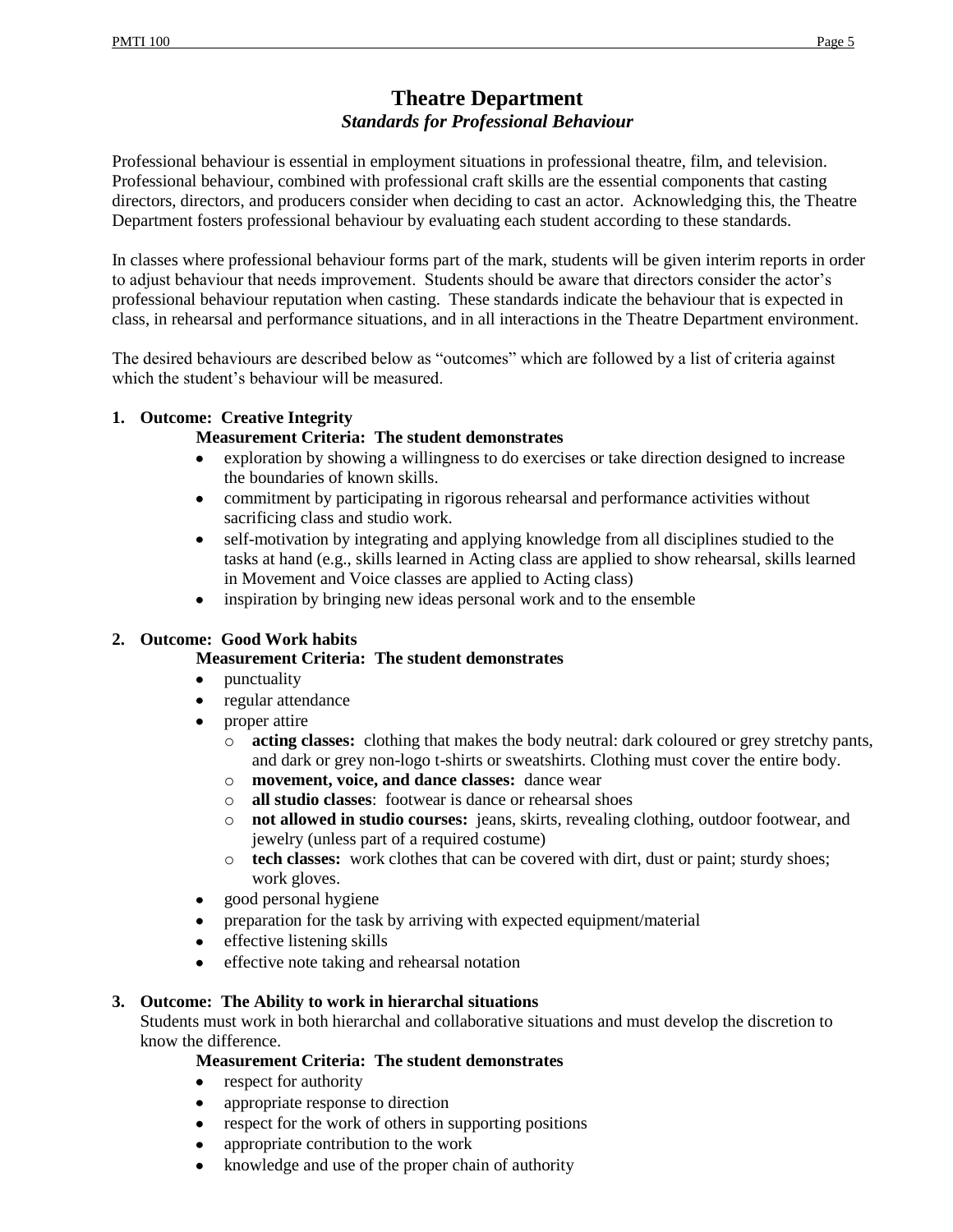## **4. Outcome: Ability to Work in ensemble groups**

#### **Measurement Criteria: The student demonstrates**

- reinforcement of others by verbally or nonverbally encouraging and supporting others and  $\bullet$ giving recognition for contribution
- openness and acceptance of others' ideas  $\bullet$
- team work by using constructive means to overcome differences of opinion by searching for  $\bullet$ common ideas and compromising one's own opinion to complete the task
- active participation by contributing to group work  $\bullet$
- peer development by reflecting on the work of others and offering sensitive, constructive  $\bullet$ observation and challenges when called upon
- leadership by proposing goals and tasks, initiating discussion and keeping the group  $\bullet$ focussed and also leadership by example
- sensitivity to stigmas, multiculturalism, gender  $\bullet$
- positive contribution to the energy of the ensemble

# **The student does not demonstrate:**

- aggression, verbal or nonverbal, to behaviour perceived to be hostile or derogatory  $\bullet$
- dominating behaviour, by assuming status speaking loudest and most frequently and  $\bullet$ interrupting
- distracting behaviour which draws attention from the task
- withdrawing behaviour  $\bullet$
- defensiveness by overreacting to another member's challenge  $\bullet$

# **5. Outcome: Successful Time Management**

# **Measurement Criteria: The student**

- reads and follows schedules  $\bullet$
- meets rehearsal deadlines such as line memorization  $\bullet$
- has an organized approach to accomplishing tasks  $\bullet$
- $\bullet$ accomplishes tasks, assignments and projects on time
- respects the time of others by attending scheduled appointments, meetings, and rehearsals  $\bullet$
- $\bullet$ responds positively under high pressure demands

# **6. Outcome: Self–awareness, Self-care, Self-learning**

# **Measurement Criteria: The student demonstrates**

- a reflective practice which allows the student to be aware of the student's own competence  $\bullet$
- an awareness of internal and external factors in one's personal life and how they can affect  $\bullet$ professional performance
- responsibility toward physical well being
- self motivation to identify gaps in one's own knowledge, skills and abilities, and to request assistance from the appropriate member of the department
- the ability to accept, evaluate and respond appropriately to professional criticism  $\bullet$

# **7. Outcome: Ethical standards**

# **Measurement Criteria: The student demonstrates**

- $\bullet$ honesty
- accountability  $\bullet$
- integrity  $\bullet$
- commitment  $\bullet$
- respect for co-workers  $\bullet$
- respect for privacy, confidentiality $\bullet$